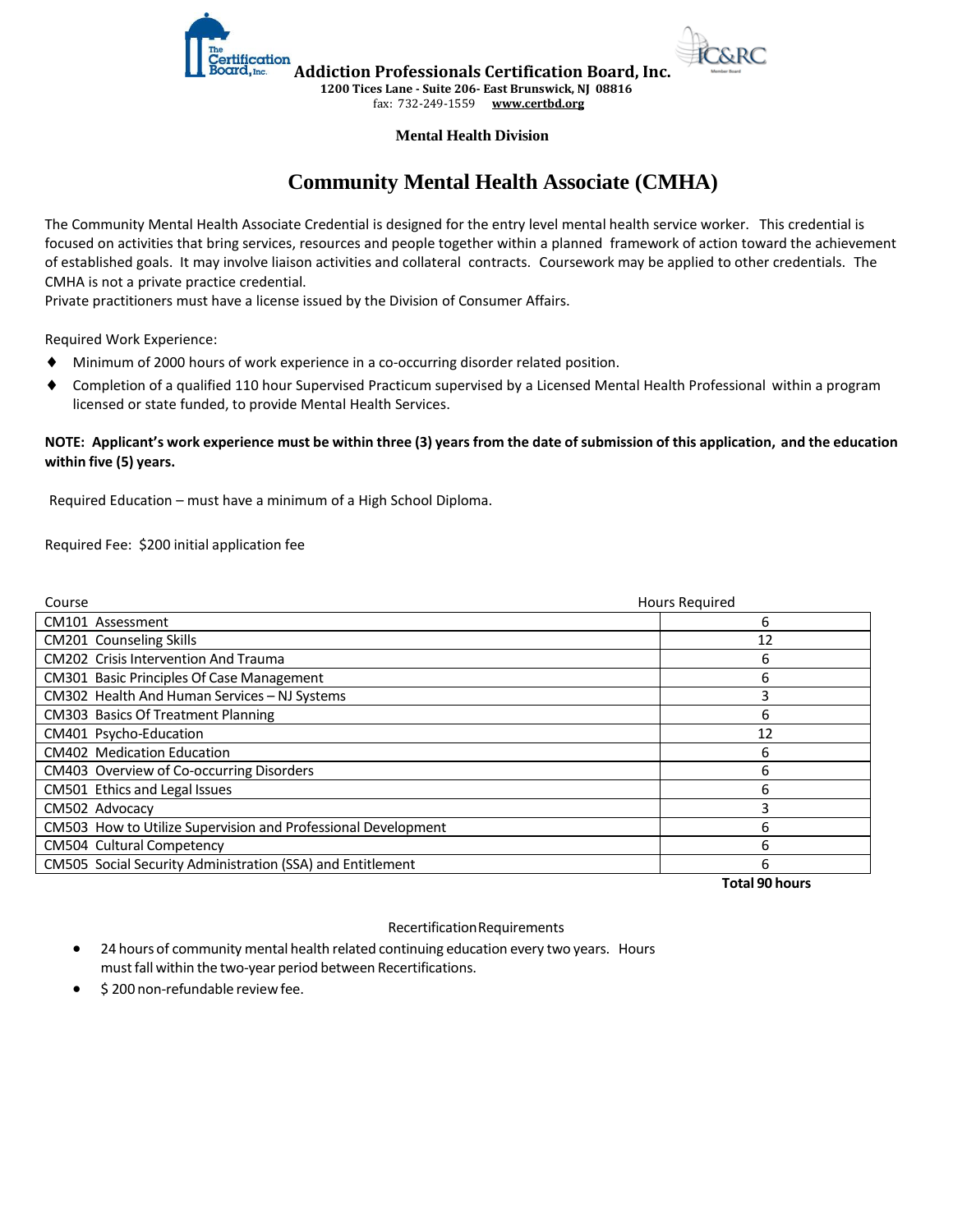**Addiction Professionals Certification Board, Inc.**

**1200 Tices Lane - Suite 206- East Brunswick, NJ 08816**

fax: 732-249-1559 **[www.certbd.org](http://www.certbd.org/)** 

#### CMHA Applicant Check Sheet

#### **Please check once the following items have been submitted with your application:**

- $\Box$  Place application in the same order it was received
- □ Attach \$200 Non-Refundable Review fee to the front page

tification

- □ Applicant Information Sheet (page 3)
- $\square$  Supervised Practical Training Form (page 4)
- □ Work Experience Form (page 5)
- □ Coursework Record Form (page 6)
- $\square$  Job Description on company letterhead, includes your name, the date, and signed by your supervisor and program director.
- □ Program Description if not a formal brochure or flier, on company letterhead and signed by the program director.
- Applicant Resume
- $\Box$  Supervisor Evaluation Form (supervisor must be Licensed in Specialty) (page 8)
- $\Box$  Colleague Evaluation Form (page 9)
- Cover Letter (page 10)
- $\Box$  Ethical Standards (pages 12 14)
- □ Applicant Recognition Statement (p.16)
- $\Box$  Authorization and Release Form (p.16)
- $\Box$  Statement of Understanding Form (p. 16)
- *Education Information*
- $\Box$  Include copy of degree high school diploma, associates, bachelors, masters, etc.
- □ Include copy of Consumer Connections Certificate of Completion.

Signature of Applicant Date of Applicant Date of Applicant Date of Applicant Date of Applicant Date of Applicant Date of Applicant Date of Applicant Date of Applicant Date of Applicant Date of Applicant Date of Applicant D

Please Print Name Here

**Please note that all applications must be submitted neatly and legibly. Any applications that are illegible or disorganized will be returned to the applicant regardless of cut off dates.**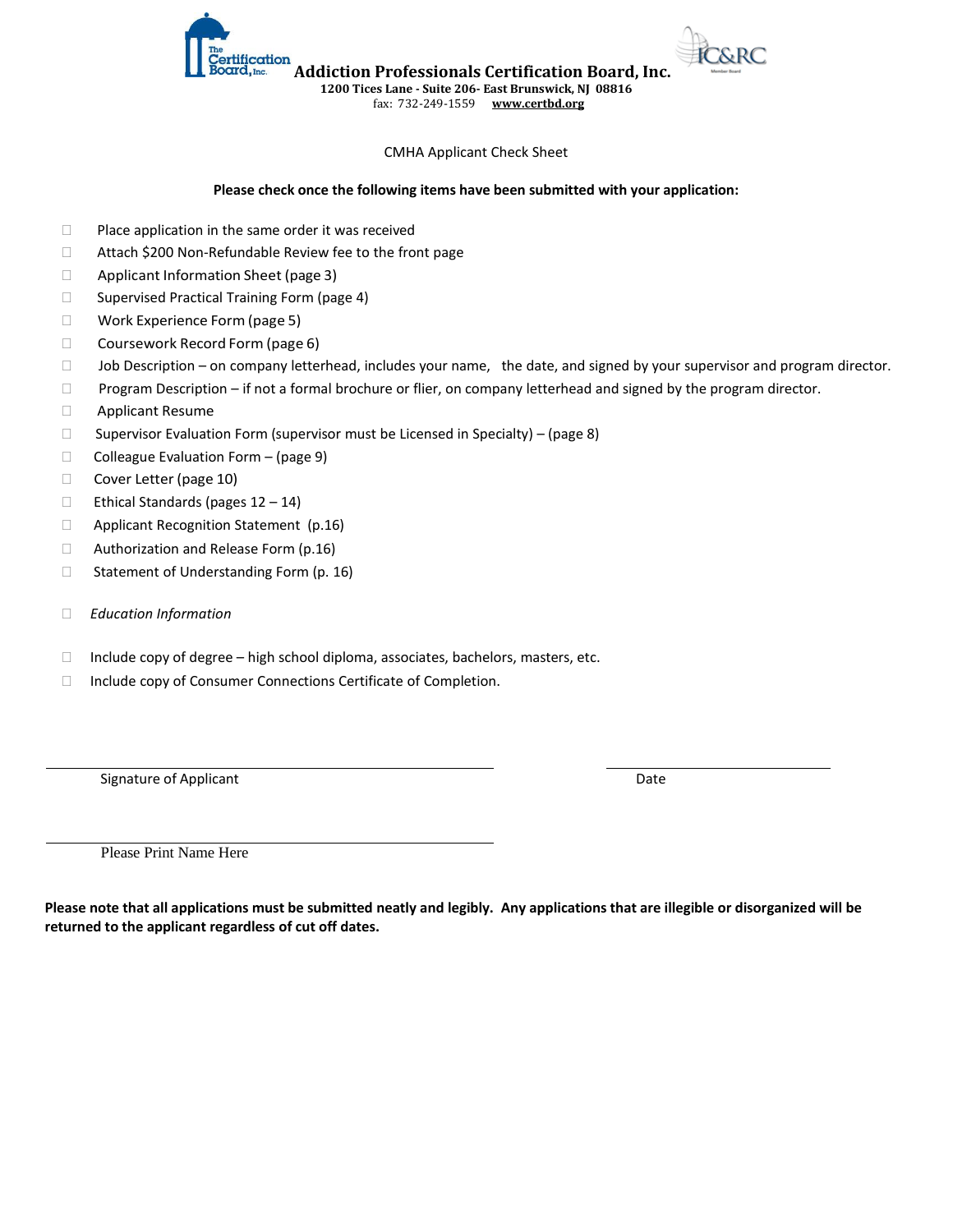

### APPLICANT INFORMATION SHEET

**NOTE:** In order to be eligible for a CMHA, you must submit a copy of your high school diploma or G.E.D., or a Bachelors degree.

**NOTE:** The CMHA credential is renewable every two (2) years from the anniversary date of initial certification. The fee for renewal is \$200, along with 24 hours of continuing education**.** The renewal will be every two years only, and the date will coincide with the date of the first Community Mental Health Associate credential was attained.

| <b>NAME</b>                                                      |
|------------------------------------------------------------------|
| (Please Print Your Name as it should appear on your Certificate) |
|                                                                  |
|                                                                  |
|                                                                  |
|                                                                  |
|                                                                  |
|                                                                  |
|                                                                  |
|                                                                  |
| *OPTIONAL INFORMATION - DOES NOT AFFECT CERTIFICATION            |
|                                                                  |
|                                                                  |
|                                                                  |
|                                                                  |
|                                                                  |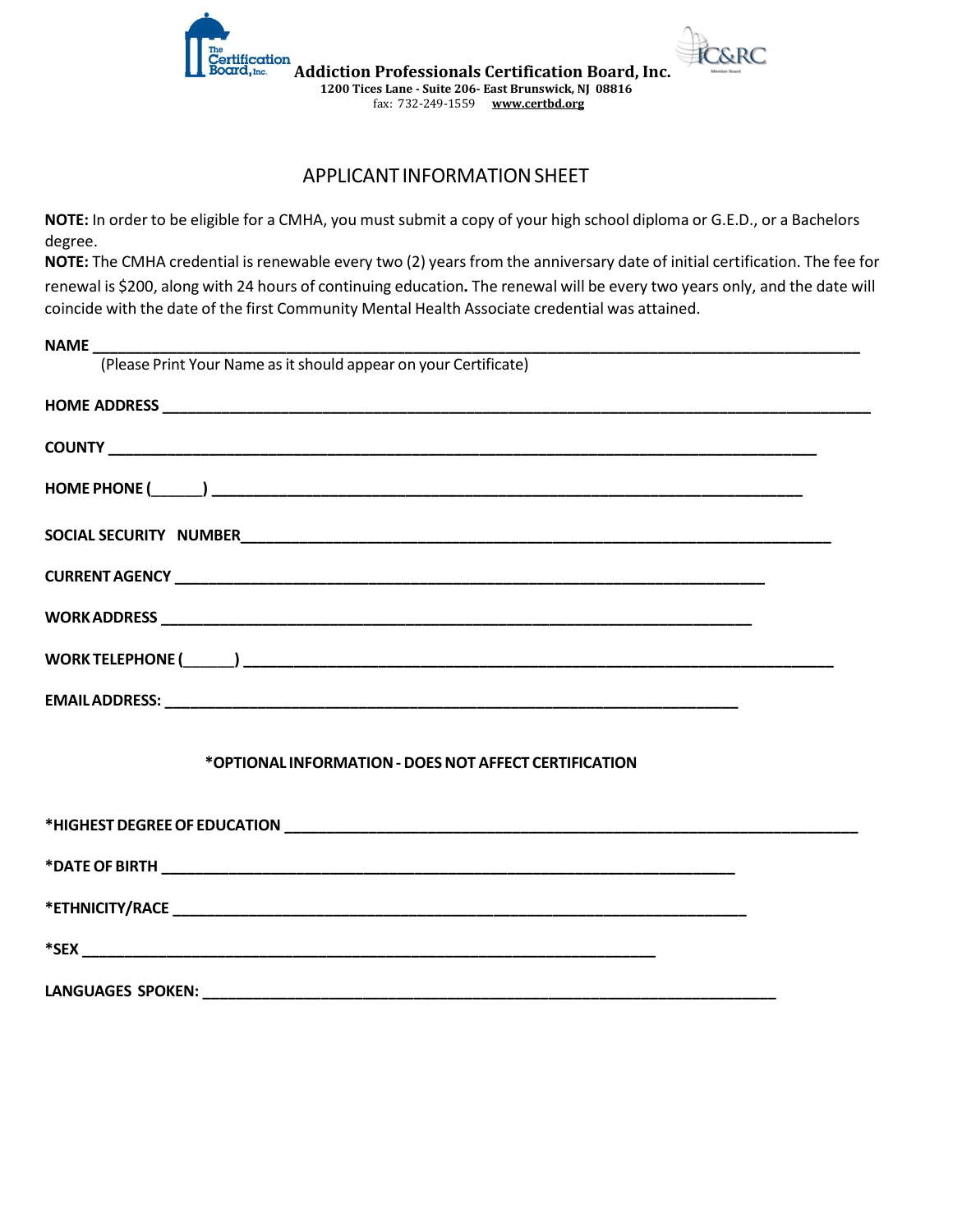

### **110 HOUR SUPERVISED PRACTICAL TRAINING FORM**

**APPLICANT'S NAME \_\_\_\_\_\_\_\_\_\_\_\_\_\_\_\_\_\_\_\_\_\_\_\_\_\_\_\_\_\_\_\_\_\_\_\_\_\_\_\_\_\_\_\_\_\_\_\_\_\_\_\_\_\_\_\_\_\_\_\_\_\_\_\_\_\_\_\_**

**SUPERVISOR'S NAME (a Licensed Professional in Specialty) \_\_\_\_\_\_\_\_\_\_\_\_\_\_\_\_\_\_\_\_\_\_\_\_\_\_\_\_\_\_\_\_\_\_\_\_\_\_\_\_\_\_\_\_\_\_\_\_\_\_\_\_\_\_\_\_\_\_\_\_\_\_\_\_\_\_\_\_**

### **AGENCY WHERE PRACTICUM WAS COMPLETED**

**\* "Hours required" is not the amount of time spent in supervisory session, but rather, the number of hours of work being supervised. For example, your supervisor will spend one hour reviewing 10 hours of your assessment experience, etc.**

| <b>PRACTICUM</b>                                | <b>HOURS</b>   | <b>MO/YR COMPLETED</b> | <b>SUPERVISOR'S SIGNATURE</b> |
|-------------------------------------------------|----------------|------------------------|-------------------------------|
|                                                 | REQ.           |                        |                               |
| <b>Assessment</b>                               | 10             |                        |                               |
| <b>Counseling Skills</b>                        | 10             |                        |                               |
| <b>Crisis Intervention and</b><br><b>Trauma</b> | 10             |                        |                               |
| <b>Basic Principles of</b>                      | 10             |                        |                               |
| <b>Consumer mentor</b>                          |                |                        |                               |
| <b>Health and Human</b>                         | 10             |                        |                               |
| Services - NJ Systems                           |                |                        |                               |
| <b>Basics of Treatment</b>                      | 10             |                        |                               |
| <b>Planning</b>                                 |                |                        |                               |
| <b>Ethics and Legal Issues</b>                  | 10             |                        |                               |
| Advocacy                                        | 10             |                        |                               |
| <b>How to Utilize</b>                           | 10             |                        |                               |
| <b>Supervision and</b>                          |                |                        |                               |
| Professional                                    |                |                        |                               |
| <b>Development</b>                              |                |                        |                               |
| <b>Cultural Competency</b>                      | 10             |                        |                               |
| <b>SSA and Entitlements</b>                     | 10             |                        |                               |
| <b>TOTAL</b>                                    | <b>110 HRS</b> |                        |                               |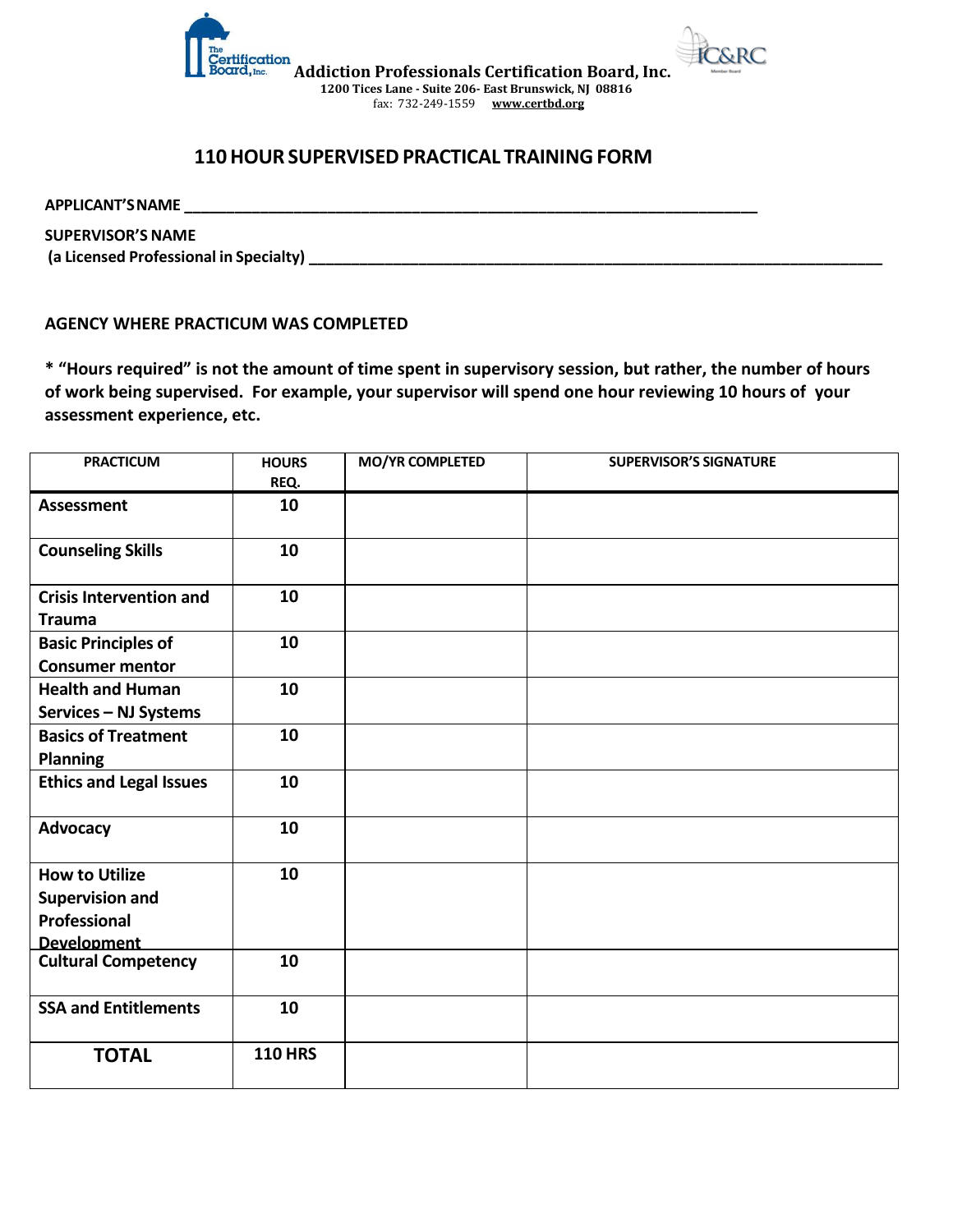

**Addiction Professionals Certification Board, Inc. 1200 Tices Lane - Suite 206- East Brunswick, NJ 08816** fax: 732-249-1559 **[www.certbd.org](http://www.certbd.org/)** 

### **WORK EXPERIENCE FORM**

**INSTRUCTIONS:** List the most current position first. Use one sheet for each position. **Additional copies of this page may be reproduced.**

**Attach a copy of your job description, which isto be signed by your immediate supervisor and program director of the agency. Also attach a copy of the agency's program description, signed by the program director.**

| <b>DATES EMPLOYED:</b> |  |
|------------------------|--|

Describe consumer mentor mental health experience (copies of this form may be made if more than one position is being submitted):

#### *A MINIMUM OF 2000 HOURS MUST BE DOCUMENTED WITHIN THE LAST 5 YEARS*

**# of hours of supervised experience in mental health/Co-Occurring Disorder field being documented:** 

SIGNATURE OF APPLICANT **\_\_\_\_\_\_\_\_\_\_\_\_\_\_\_\_\_\_\_\_\_\_\_\_\_\_\_\_\_\_\_\_\_**

SIGNATURE OF SUPERVISOR **\_\_\_\_\_\_\_\_\_\_\_\_\_\_\_\_\_\_\_\_\_\_\_\_\_\_\_\_\_\_\_\_\_**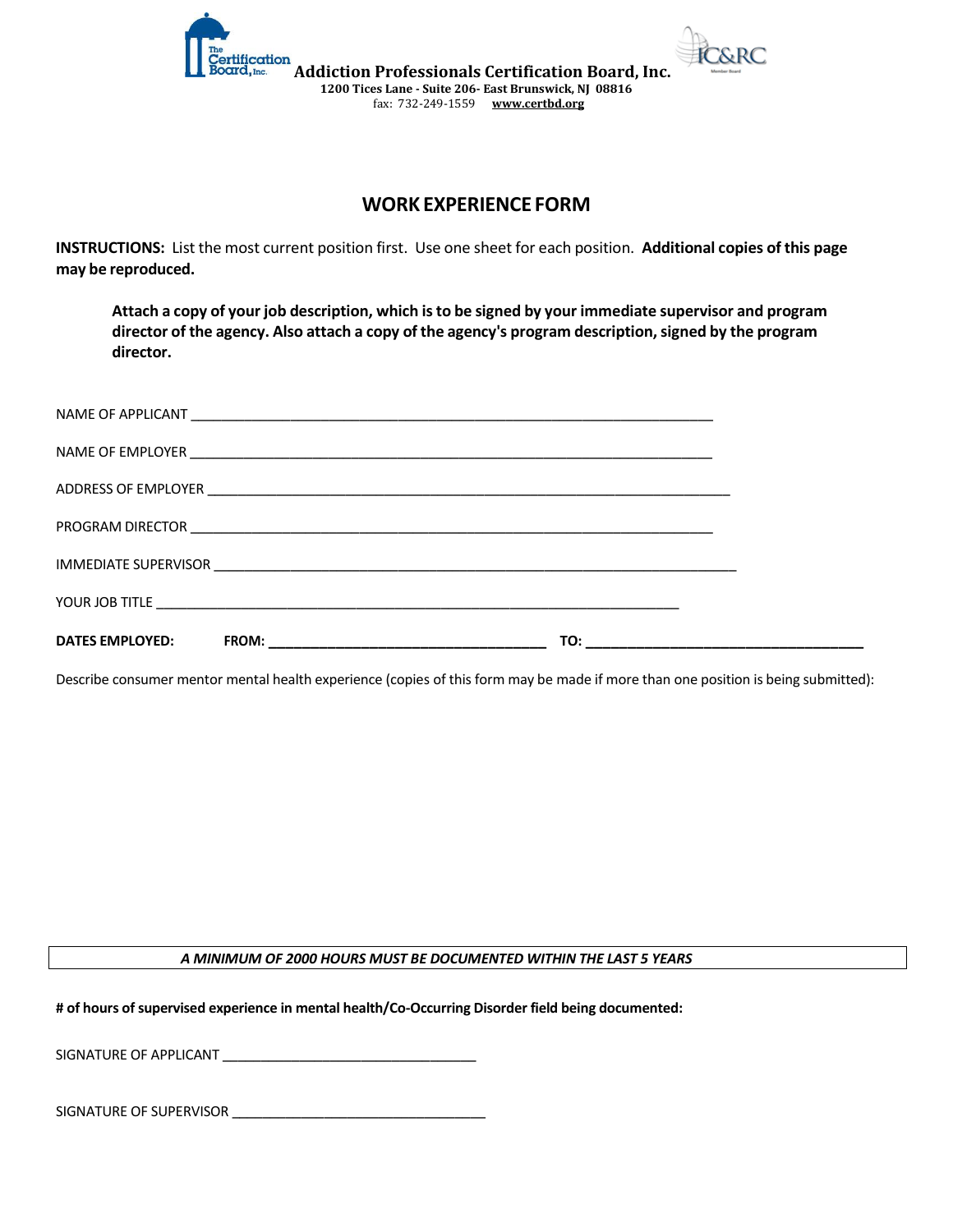

### **COURSEWORK RECORD FORM**

- **Please note all originals of certificates must be submitted with the application, as well as a set of photocopies and a self-addressed, stamped envelope. Once the review has been completed, the originals will be returned. If the SASE is not included, the originals will not be returned.**
- **Be sure all Certificates Of Completion include your name, the sponsoring agency, course number and hours completed. Copies of this page may be reproduced.**
- **Please note that all coursework must be pre-approved and have a Board Approval Number.**

### **APPLICANT MUST ATTACH ORIGINALS AND COPIES OF CERTIFICATES**

| <b>Course Required</b>                                           | # Hours         | <b>Place Completed</b> | Date of |
|------------------------------------------------------------------|-----------------|------------------------|---------|
|                                                                  | <b>Required</b> |                        | Comp.   |
| CM101 ASSESSMENT                                                 | 6               |                        |         |
| CM201 COUNSELING SKILLS                                          | 12              |                        |         |
| CM202 CRISIS INTERVENTION AND TRAUMA                             | 6               |                        |         |
| CM301 BASIC PRINCIPLES OF CASE<br>MANAGEMENT                     | 6               |                        |         |
| CM302 HEALTH AND HUMAN SERVICES - NJ<br><b>SYSTEMS</b>           | 3               |                        |         |
| CM303 BASICS OF TREATMENT PLANNING                               | 3               |                        |         |
| CM401 PSYCHO-EDUCATION                                           | 12              |                        |         |
| CM402 MEDICATION EDUCATION                                       | 6               |                        |         |
| CM 403 OVERVIEW OF CO-OCCURRING DISORDERS                        | 6               |                        |         |
| CM501 ETHICS AND LEGAL ISSUES                                    | 6               |                        |         |
| CM502 ADVOCACY                                                   | 3               |                        |         |
| CM503 HOW TO UTILIZE SUPERVISION AND<br>PROFESSIONAL DEVELOPMENT | 6               |                        |         |
| CM504 CULTURAL COMPETENCY                                        | 6               |                        |         |
| <b>CM505 SSA AND ENTITLEMENTS</b>                                | 6               |                        |         |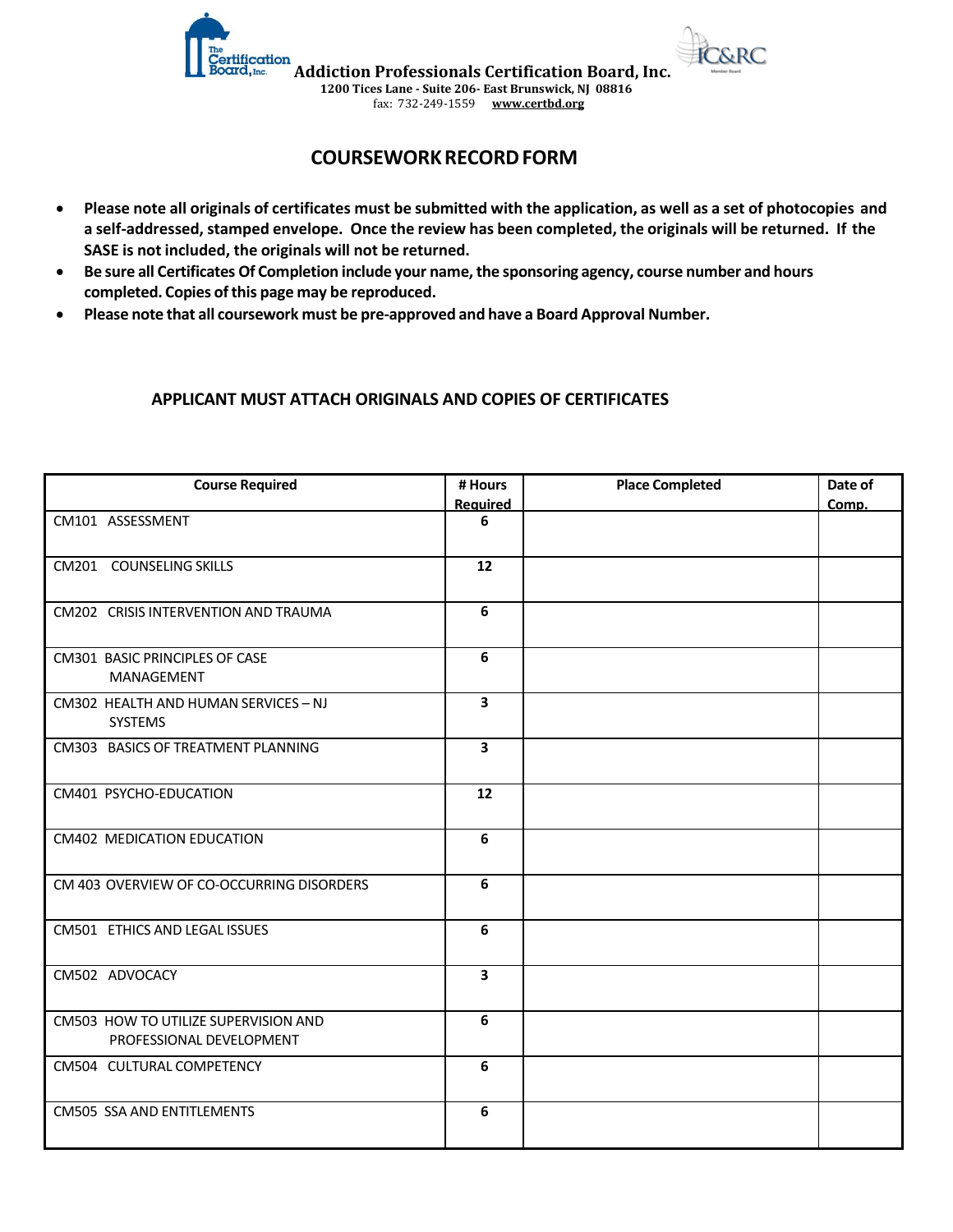



**Addiction Professionals Certification Board, Inc. 1200 Tices Lane - Suite 206- East Brunswick, NJ 08816** fax: 732-249-1559 **[www.certbd.org](http://www.certbd.org/)** 

# **EVALUATIONS**

On this page, identify the names of the individuals whom you have requested to complete the evaluations included with this application. Evaluations are required for each agency. **Copies of the evaluation forms may be reproduced.**  Evaluations must be filled out by two separate individuals.

> **Name of Supervisor Completing Evaluation Form (Supervisor must be a Licensed Professional within the Specialty)**

> > **Name of Colleague Completing Evaluation Form**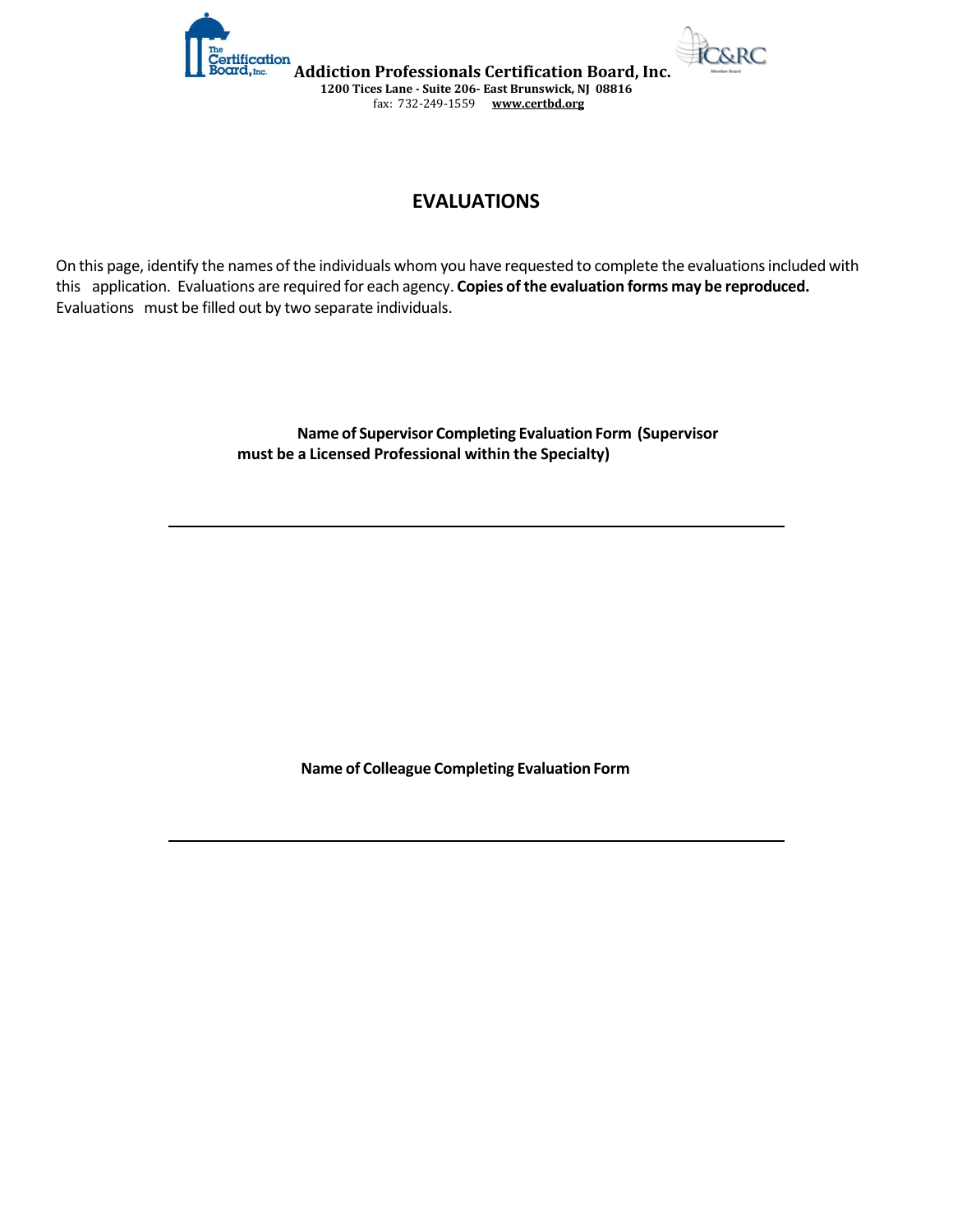

**Addiction Professionals Certification Board, Inc. 1200 Tices Lane - Suite 206- East Brunswick, NJ 08816** fax: 732-249-1559 **[www.certbd.org](http://www.certbd.org/)** 

# **SUPERVISOR EVALUATION FORM**

*NOTE TO SUPERVISOR*: The Addiction Professionals Certification Board, Inc. believes that credentialing should be based on input from a variety of sources, including the observations of persons who supervise the applicant. For this reason, each applicant is required to obtain a reference from a direct supervisor. Your evaluation and data furnished by the applicant will be used in determining eligibility for this credential. As this process can only be effective with careful and truthful reporting, all information gathered in the review process is confidential. In the event that you cannot truthfully complete this form, please indicate so and return this form to the APCB, Inc

| Length of time you provided direct supervision of this applicant's skills Length of time you provided direct supervision of this applicant's skills                                                                                                                                                                                                                                             |
|-------------------------------------------------------------------------------------------------------------------------------------------------------------------------------------------------------------------------------------------------------------------------------------------------------------------------------------------------------------------------------------------------|
| I hereby certify that I have been in a position to supervise and have first-hand knowledge of the above named person's<br>work.                                                                                                                                                                                                                                                                 |
| In my judgment, this applicant's eligibility and professional experience<br>$\frac{1}{2}$ $\frac{1}{2}$ $\frac{1}{2}$ $\frac{1}{2}$ $\frac{1}{2}$ $\frac{1}{2}$ $\frac{1}{2}$ $\frac{1}{2}$ $\frac{1}{2}$ $\frac{1}{2}$ $\frac{1}{2}$ $\frac{1}{2}$ $\frac{1}{2}$ $\frac{1}{2}$ $\frac{1}{2}$ $\frac{1}{2}$ $\frac{1}{2}$ $\frac{1}{2}$ $\frac{1}{2}$ $\frac{1}{2}$ $\frac{1}{2}$ $\frac{1}{2}$ |
| Consistent with the standards as set forth by the APCB, Inc.                                                                                                                                                                                                                                                                                                                                    |
| This information I am giving is the best judgment of the above named person's capabilities to be credentialed as a<br>Community Mental Health Associate - Mental Health Core Credential.                                                                                                                                                                                                        |
|                                                                                                                                                                                                                                                                                                                                                                                                 |
|                                                                                                                                                                                                                                                                                                                                                                                                 |

Professional Licensure/Certification and Number **\_\_\_\_\_\_\_\_\_\_\_\_\_\_\_\_\_\_\_\_\_\_\_\_\_\_\_\_\_\_\_\_\_**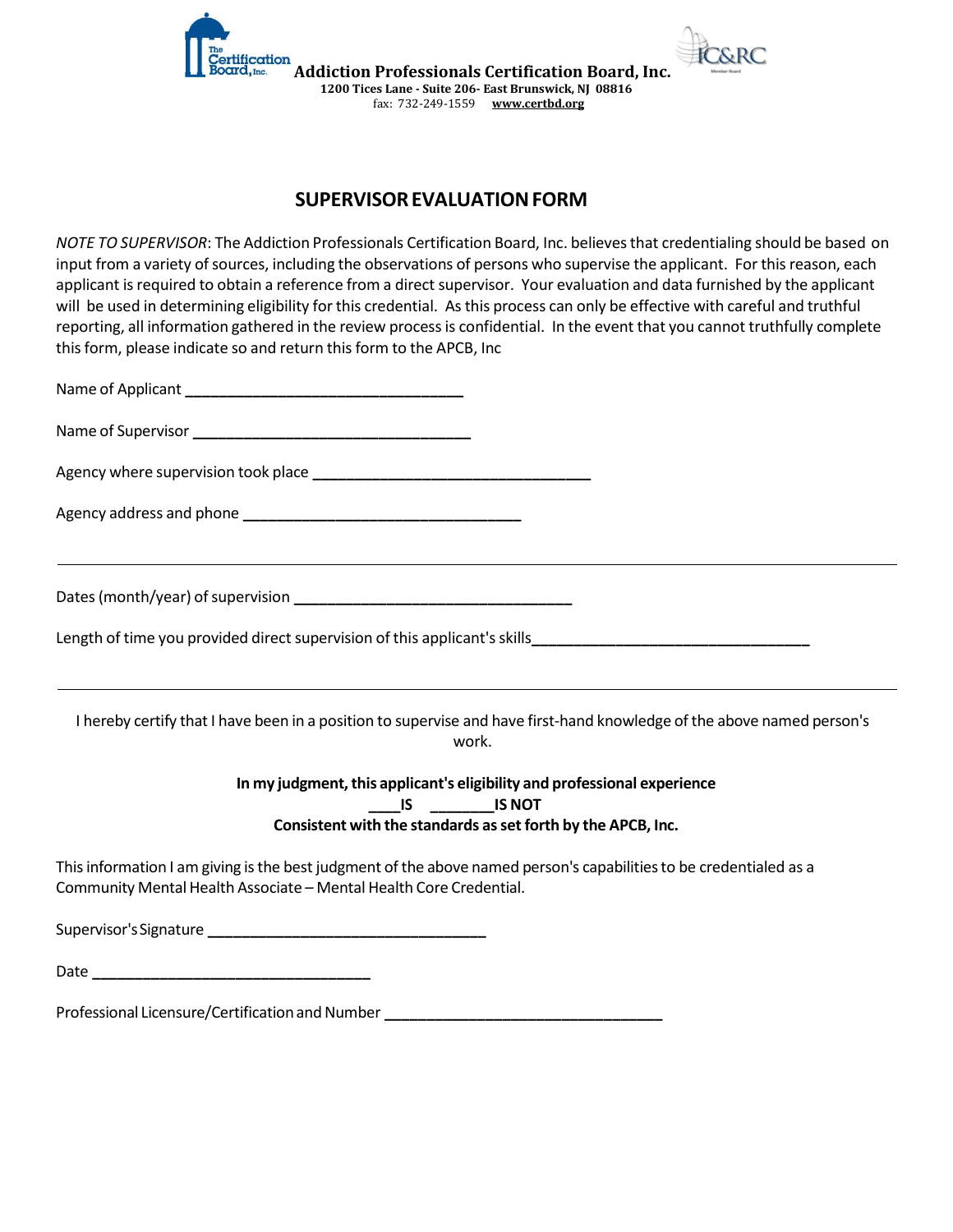

# **COLLEAGUE EVALUATION FORM**

*NOTE TO COLLEAGUE:* The Addiction Professionals Certification Board, Inc. believes that credentialing should be based on input from a variety of sources, including the observations of persons who know the applicant. For this reason, each applicant is required to obtain a reference from a colleague. Your evaluation and data furnished by the applicant will be used in determining eligibility for this credential. As this process can only be effective with careful and truthful reporting, all information gathered in the review process is confidential. In the event that you cannot truthfully complete this form, please indicate so and return this form to the APCB, Inc.

| Number of months/years you have known the applicant ____________________________                                                                                                         |
|------------------------------------------------------------------------------------------------------------------------------------------------------------------------------------------|
| Type of relationship you have had with applicant _______________________________                                                                                                         |
| I hereby certify that I have been in a position to observe and have first-hand knowledge of the above named person's work.                                                               |
| In my judgment, this applicant's eligibility and professional experience                                                                                                                 |
| IS_________________ IS_NOT _____________consistent with the standards as set<br>forth by the APCB, Inc.                                                                                  |
| This information I am giving is the best judgment of the above named person's capabilities to be credentialed as a<br>Community Mental Health Associate - Mental Health Core Credential. |
|                                                                                                                                                                                          |

Date **\_\_\_\_\_\_\_\_\_\_\_\_\_\_\_\_\_\_\_\_\_\_\_\_\_\_\_\_\_\_\_\_\_**

Professional Licensure/Certification if any **\_\_\_\_\_\_\_\_\_\_\_\_\_\_\_\_\_\_\_\_\_\_\_\_\_\_\_\_\_\_\_\_\_**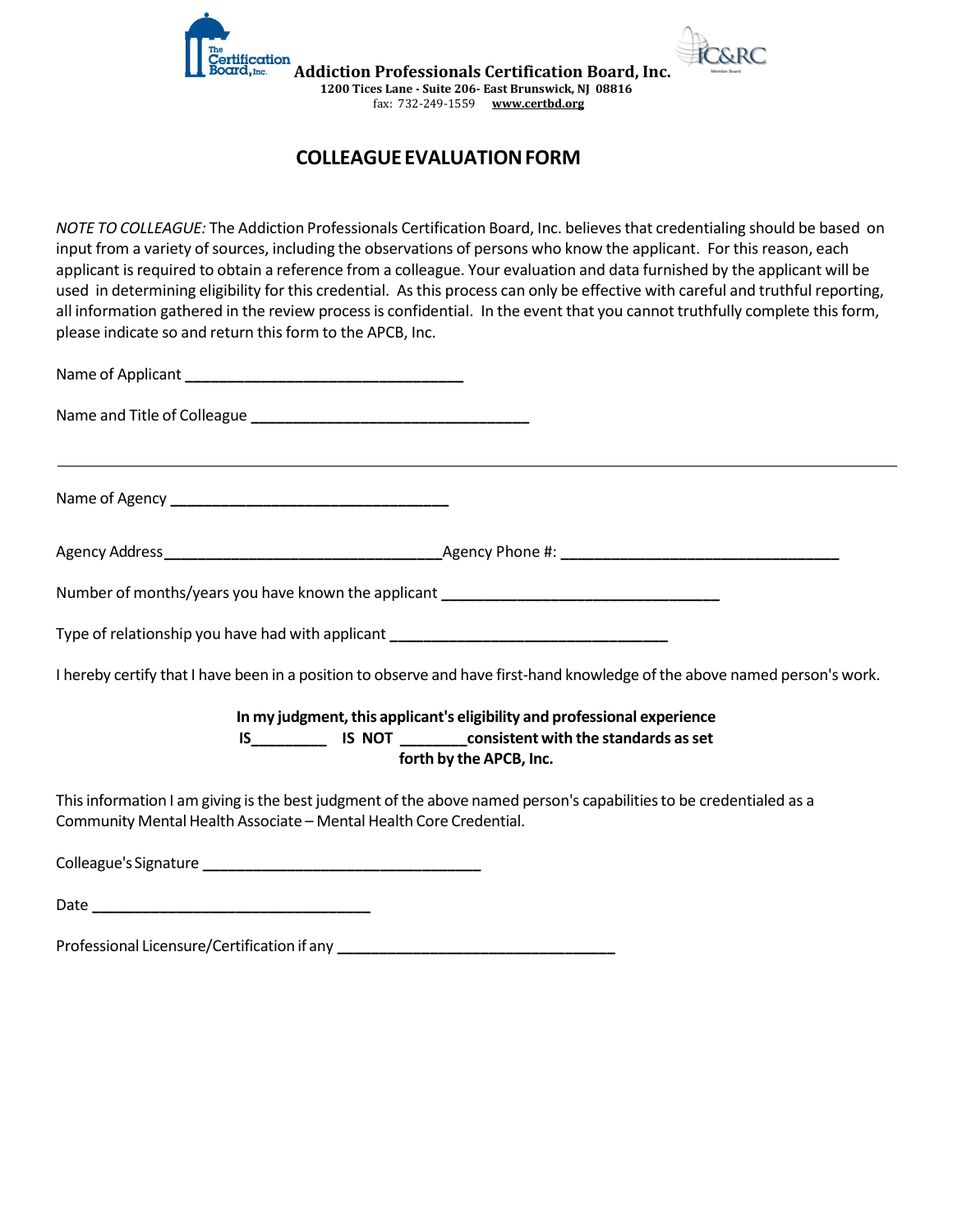

# **APPLICANT COVER LETTER**

Applicant's Name\_

Provide on this form the following information (must be typewritten or printed legibly):

1. A brief summary of Professional Experience and Skills:

Motivation for the Community Mental Health Associate - Mental Health Core Credential: 2.

Attach a copy of your resume cove ring the past five years.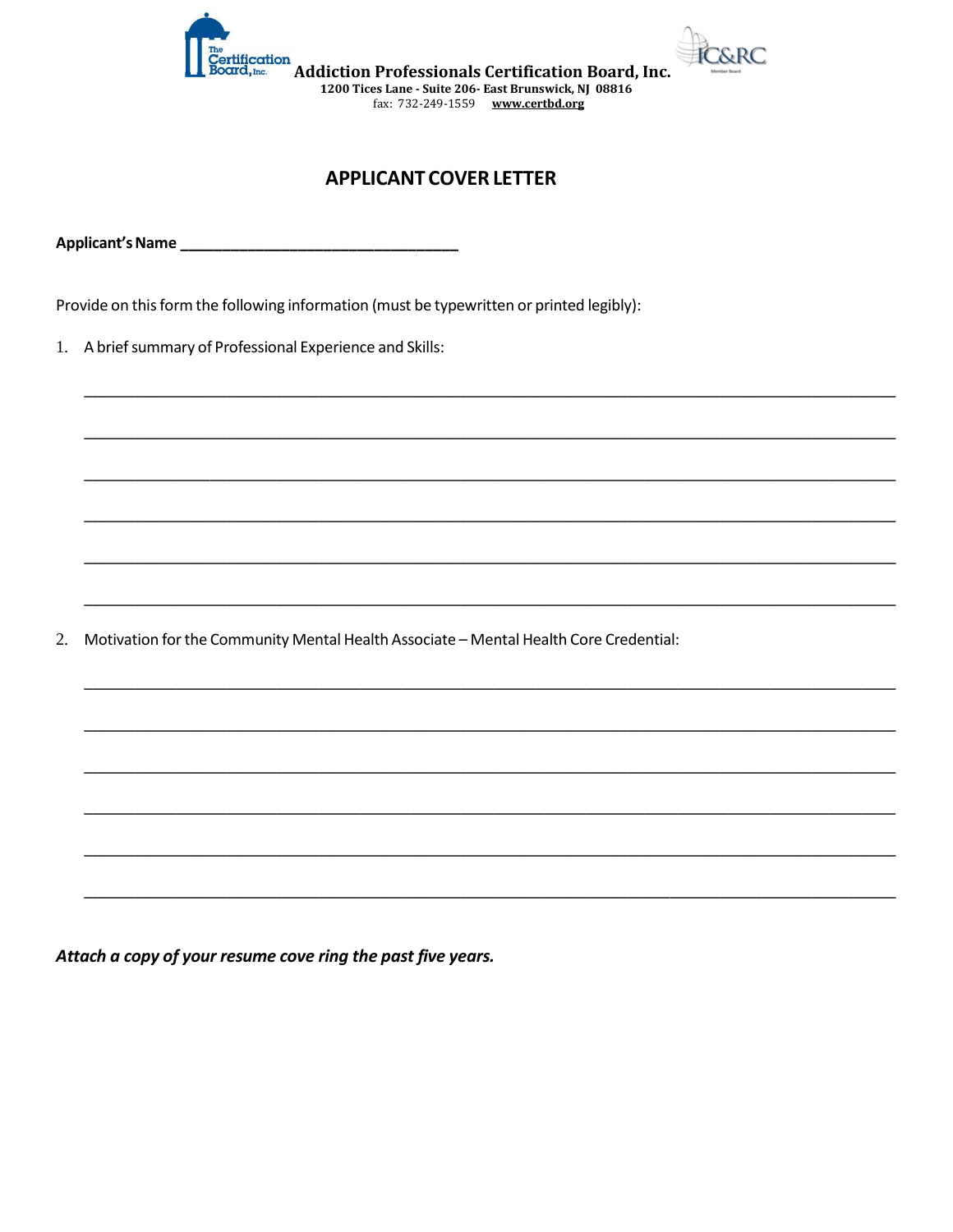



# **STATUS**

The following pertain to all Certifications.

# **Inactive Status**

- Inactive Status occurs when a counselor's recertification becomes more than 30 days late.
- Inactive Status means the Board does not consider the counselor to be actively certified or in good standing at that time.
- A counselor may remain on Inactive Status for a maximum of 12 months, at which time the counselor's credential will be terminated.
- For each month the counselor remains on Inactive Status, there will be a \$15 fee in addition to the \$200 recertification fee. The Inactive Status fee will not exceed \$180 (for the maximum 12 months).

# **Lapsed (Terminated) Status**

- Lapsed Status occurs when a counselor permits their credential to lapse after the Inactive Status expires.
- Lapsed Status is considered permanent.
- If a lapsed counselor decides re-activate their credential again, they must follow the reinstatement procedure listed below:

# **Reinstatement Procedure**

- Counselor must submit in writing three recommendations for reinstatement: one licensed or certified counselor, one supervisor, and one colleague.
- Counselor must provide verification educational hours equal to those required for Recertification.
- Submission is to include \$87.50 per year for each year lapsed to a maximum of four years.
- Submission of \$180 late fee for the 12 months on Inactive Status.
- A letter requesting reinstatement with specific information on why the lapse occurred and covering the time period must be submitted. The letter must also state reasons for re-entering the field.
- If an ethical complaint is involved, a personal interview may be required.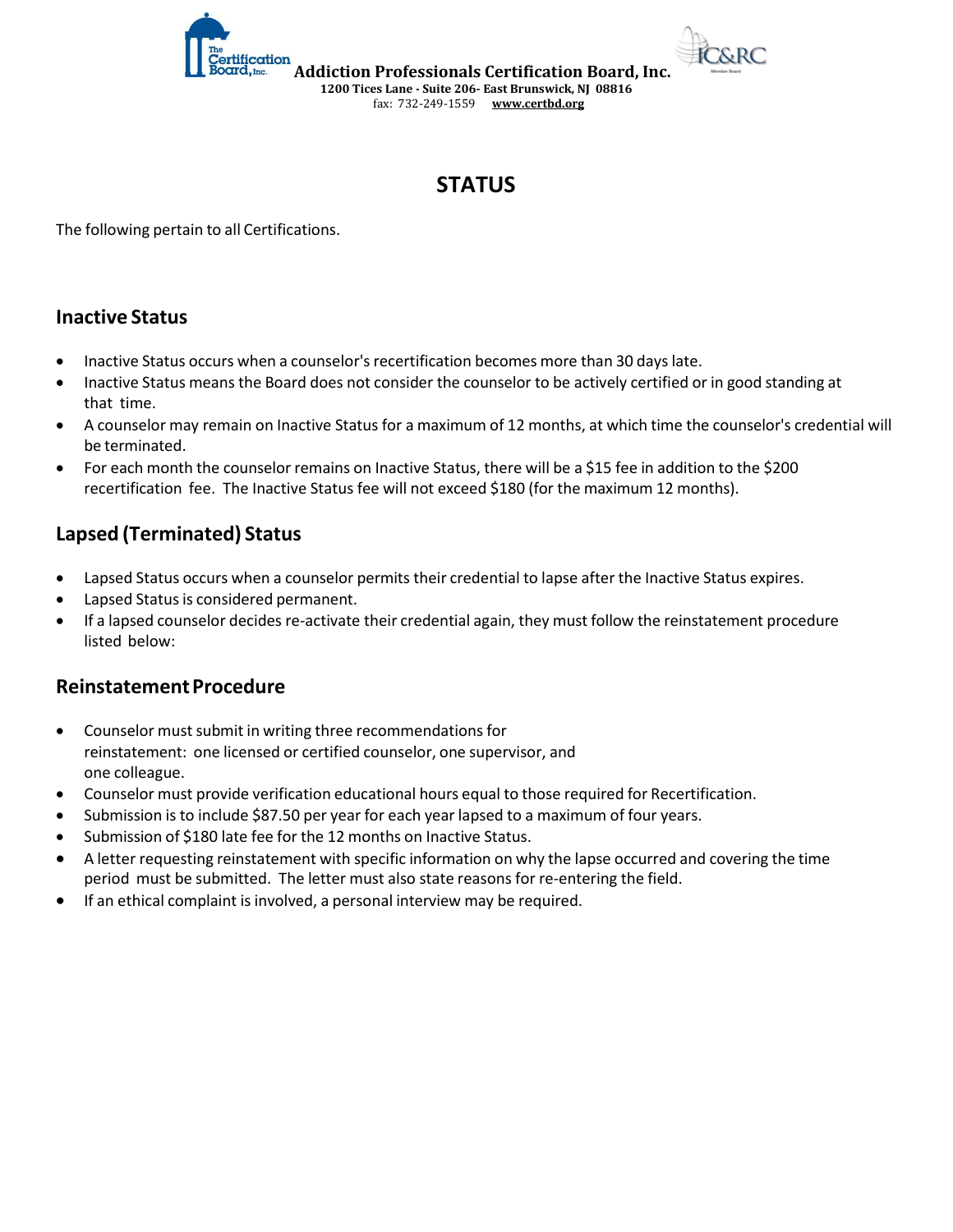

#### **ETHICAL STANDARDS FOR COMMUNITY MENTAL HEALTH ASSOCIATE**

The Addiction Professionals Certification Board, Inc. (APCB, Inc.) wishes to thank the National Association of Alcoholism and Drug Abuse Counselors (NAADAC) for the development of these Ethical Standards and for permission to use this amended version.

#### Specific Principles

#### *Principle 1: Non-Discrimination*

The CMHA shall not discriminate against clients or professionals based on race, religion, age, gender, disability, national ancestry, sexual orientation or economic condition.

- A. The CMHA shall avoid bringing personal or professional issues into the consumer mentor relationship. Through an awareness of the impact of stereotyping and discrimination, the CMHA guards the individual rights and personal dignity of clients.
- B. The CMHA shall be knowledgeable about disabling conditions, demonstrate empathy and personal emotional comfort in interactions with clients with disabilities, and make available physical, sensory and cognitive accommodations that allow clients with disabilities to receive services.

#### *Principle 2: Responsibility*

The CMHA shall espouse objectivity and integrity, and maintain the highest standards in the services the member offers.

- A. The CMHA shall maintain respect for institutional policies and management functions of the agencies and institutions within which the services are being performed, but will take initiative toward improving such policies when it will better serve the interest of the client.
- B. The CMHA, as educator, has primary obligation to help others acquire knowledge and skills in dealing with disabilities.
- C. The CMHA who supervises others accepts the obligation to facilitate further professional development of these individuals by providing accurate and current information, timely evaluations and constructive consultation.
- D. The CMHA who is aware of unethical conduct or of unprofessional modes of practice shall report such inappropriate behavior to the appropriate authority.

#### *Principle 3: Competency*

The CMHA shall recognize that the profession is founded on recognized standards of competency which promote the best interests of society, of the client, of the member and of the professional as a whole. The CMHA shall recognize the need for ongoing education as a component of professional competency.

- A. The CMHA shall recognize boundaries and limitations of their competencies and not offer services or use techniques outside of these professional competencies.
- B. The CMHA shall recognize the effect of impairment on professional performance and shall be willing to seek appropriate treatment for oneself or for a colleague. The CMHA shall support peer assistance programs in this respect.

#### *Principle 4: Legal and Moral Standards*

The CMHA shall uphold the legal and accepted moral codes which pertain to professional conduct.

- A. The CMHA shall be fully cognizant of all federal and New Jersey laws associated with the practice of consumer mentor.
- B. The CMHA shall not claim either directly or by implication, professional qualifications/affiliations that they do not possess.
- C. The CMHA shall ensure that products or services associated with or provided by the CMHA or means of teaching, demonstration, publications or other types of media meet the ethical standards of this code.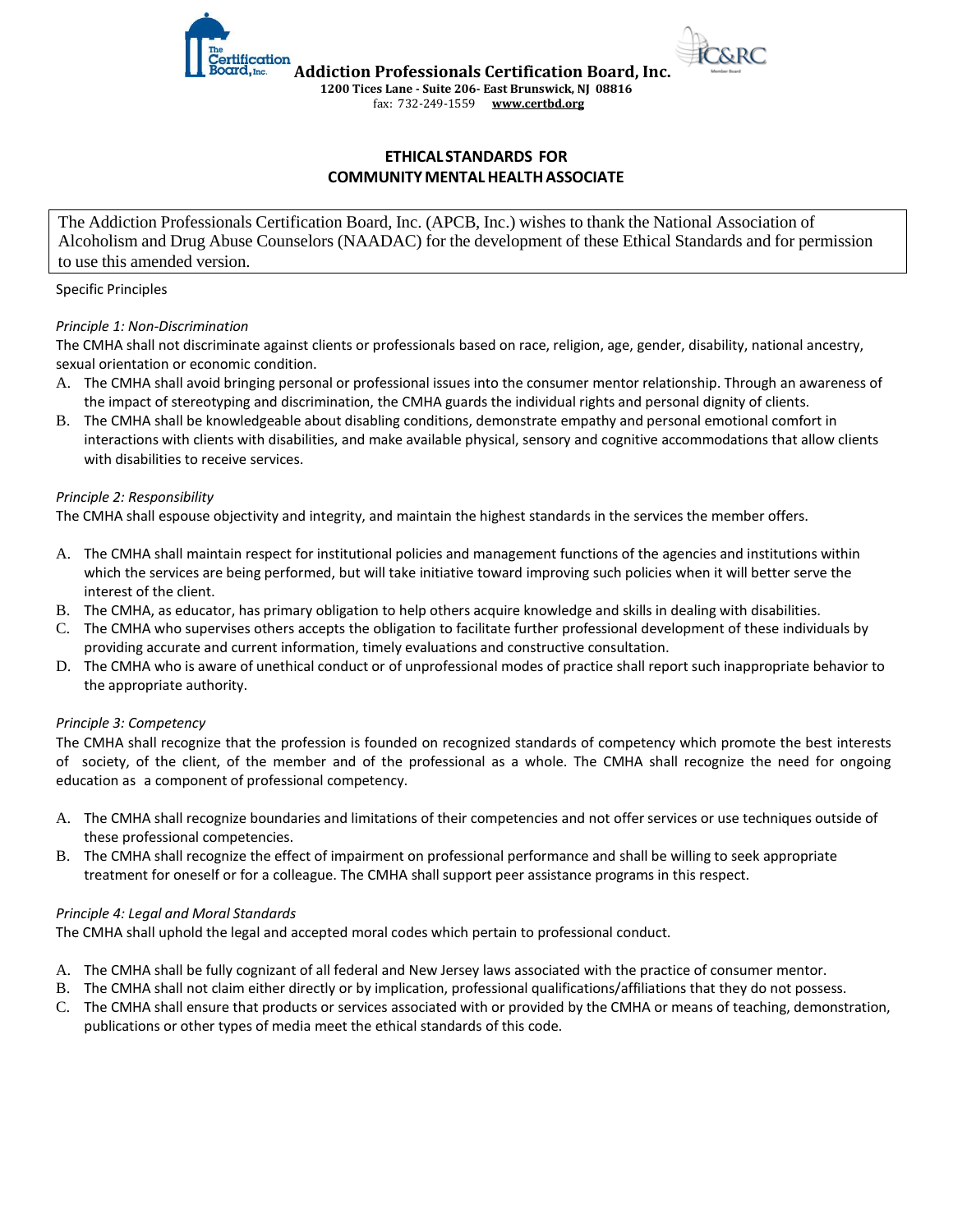fax: 732-249-1559 **[www.certbd.org](http://www.certbd.org/)** 

#### *Principle 5: Public Statements*

ification

The CMHA shall honestly respect the limits of present knowledge in public statements concerning matters addressed by consumer mentor.

A. The CMHA, in making statements to clients, other professionals, and the general public shall state as fact only those matters which have been empirically validated as fact. All other opinions, speculations, and conjecture shall be represented as less than scientifically validated.

The CMHA shall acknowledge and accurately report the substantiation and support for statements made. Such acknowledgement should extend to the source of the information and reliability of the method by which it was derived.

#### *Principle 6: Publication Credit*

The CMHA shall assign the credit to all who have contributed to the published material and for the work upon which the publication is based.

- A. The CMHA shall recognize joint authorship and major contributions of a professional nature made by one or more persons to a common project. The author who has made the principal contribution to a publication must be identified as first author.
- B. The CMHA shall acknowledge in footnotes or in an introductory statement minor contributions of a professional nature, extensive clerical or similar assistance and other minor contributions.
- C. The CMHA shall in no way violate the copyright of anyone by reproducing material in any form whatsoever, except in those ways which are allowed under the copyright laws. This involves direct violation of copyright as well as the passive assent to the violation of copyright by others.

#### *Principle 7: Client Welfare*

The CMHA shall promote the production of the public health, safety and welfare and the best interest of the client as a primary guide in determining the conduct of all CMHA's.

- A. The CMHA shall disclose their code of ethics, professional loyalties and responsibilities to all clients.
- B. The CMHA shall terminate a counseling or consulting relationship when it is reasonably clear that the client is not benefiting from the relationship professional.
- C. The CMHA shall hold the welfare of the client paramount when making any decisions or recommendations concerning referral, treatment procedures or termination of treatment.
- D. The CMHA shall not use or encourage a client's participation in any demonstration, research or other non-treatment activities when such participation would have potential harmful consequences for the client or when the client is not fully informed.
- E. The CMHA shall take care to provide services in an environment which will ensure the privacy and safety of the client at all times and ensure the delivery.

#### *Principle 8: Confidentiality*

The CMHA working in the best interest of the client shall embrace, as a primary obligation, the duty of protecting client's rights under confidentiality and shall not disclose confidential information acquired in teaching, practice or investigation without appropriately executed consent.

- A. The CMHA shall provide the client his/her rights regarding confidentiality, in writing, as part of informing the client in any areas likely to affect the client's confidentiality. This includes the recording of the interviews, the use of material for insurance purposes, the use of material for training or observation by another party.
- B. The CMHA shall make appropriate provisions for the maintenance of confidentiality and the ultimate disposition of confidential records. The CMHA shall ensure that data obtained, including any form of electronic communication, are secured by the available security methodology. Data shall be limited to information that is necessary and appropriate to the services being provided and be accessible only to appropriate personnel.
- C. The CMHA shall adhere to all federal and New Jersey laws regarding confidentiality and the CMHA's responsibility to report clinical information in specific circumstances to the appropriate authorities.
- D. The CMHA shall discuss the information obtained in clinical, consulting, or observational relationships only in the appropriate settings for professional purposes that are in the client's best interest. Written and oral reports must present only data germane and pursuant to the purpose of evaluation, diagnosis, progress, and compliance. Every effort shall be made to avoid undue invasion of privacy.
- E. The CMHA shall use clinical and other material in teaching and/or writing only when there is no identifying information used about the parties involved.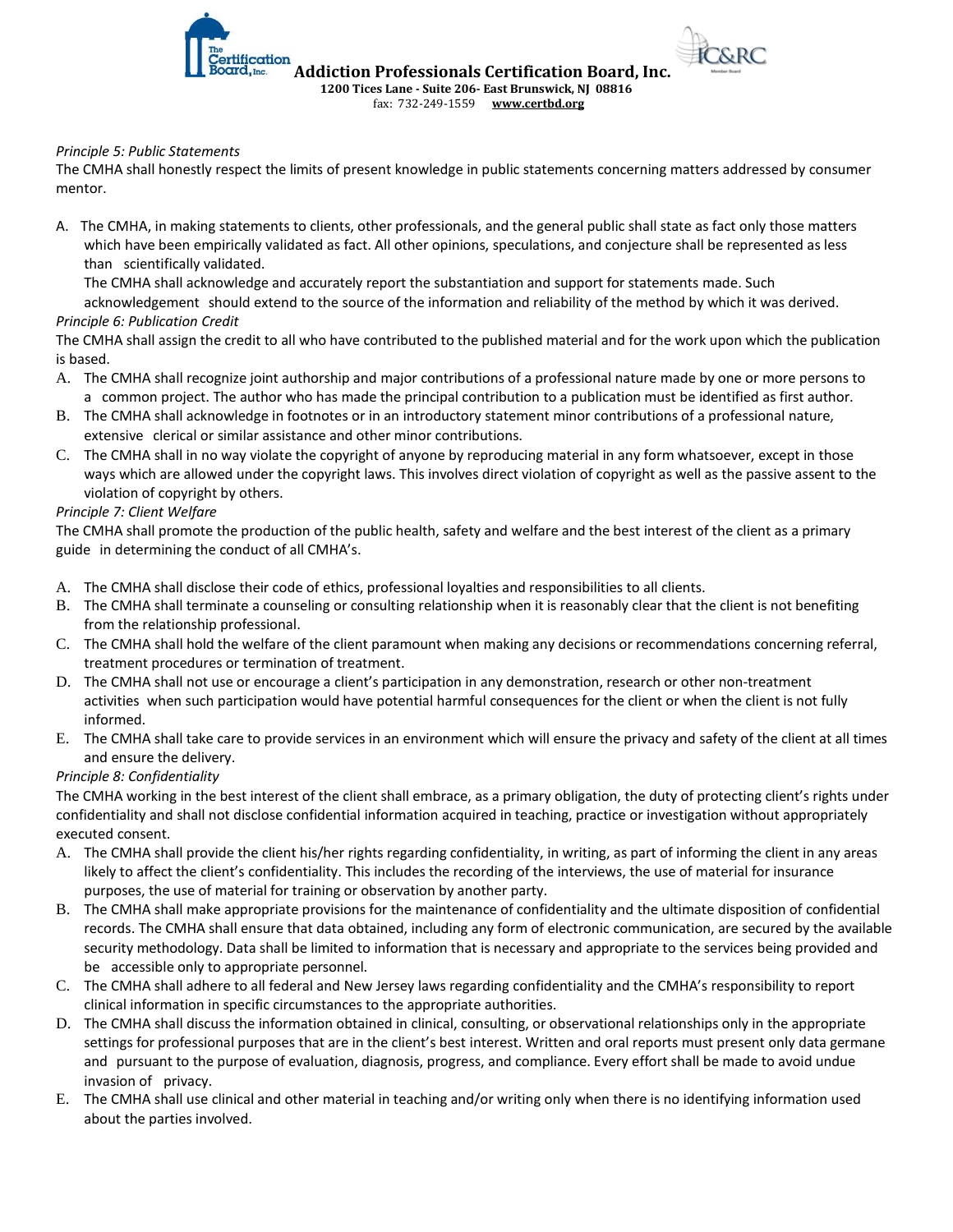

#### *Principle 9: Client Relationships*

It is the responsibility of the CMHA to safeguard the integrity of the consumer mentor relationship and to ensure that the client has reasonable access to effective treatment. The CMHA shall provide the client and/or guardian with accurate and complete information regarding the extent of the potential professional relationship.

- A. The CMHA shall inform the client and obtain the client's agreement in areas likely to affect the client's participation including the recording of an interview, the use of interview material for training purposes, and/or observation of an interview by another person.
- B. The CMHA shall not engage in professional relationships or commitments that conflict with family members, friends, close associates, or others whose welfare might be jeopardized by such a dual relationship.
- C. The CMHA shall not exploit relationships with current or former clients for personal gain, including social or business relationships.
- D. The CMHA shall not under any circumstances engage in sexual behavior with current or former clients.
- E. The CMHA shall not accept as clients anyone with whom they have engaged in sexual behavior.

#### *Principle 10: Interprofessional Relationships*

The CMHA shall treat colleagues with respect, courtesy, fairness, and good faith and shall afford the same to other professionals.

- A. The CMHA shall refrain from offering counseling services to a client.
- B. The CMHA shall cooperate with the APCB, Inc. Ethics Committee and promptly supply necessary information unless constrained by the demands of confidentiality.
- C. The CMHA shall not in any way exploit relationships with supervisees, employees, students, research participants or volunteers.

#### *Principle 11: Remuneration*

The CMHA shall establish financial arrangements in professional practice and in accord with the professional standards that safeguard the best interests of the client first, and then of the counselor, the agency, and the profession.

- A. The CMHA shall inform the client of all financial policies when coordinating client services.
- B. The CMHA shall consider the ability of a client to meet the financial cost in establishing rates for professional services.
- C. The CMHA shall not send or receive any commission or rebate or any other form of remuneration for referral of clients for professional services.
- D. The CMHA shall not at any time use one's relationship with clients for personal gain or for the profit of an agency of any commercial enterprise of any kind.
- E. The CMHA shall not accept a private fee for professional work with a person who is entitled to such services and still requests private services.

#### *Principle 12: Societal Obligations*

The CMHA shall to the best of their ability actively engage the legislative processes, educational institutions, and the general public to change public policy and legislation to make possible opportunities and choice of service for all human beings of any ethnic or social background.

By signing, I attest that I have read the above Ethical Standards and agree to abide by them.

| <b>APPLICANT SIGNATURE</b> |  |
|----------------------------|--|
| <b>DATE</b>                |  |
| <b>WITNESS</b>             |  |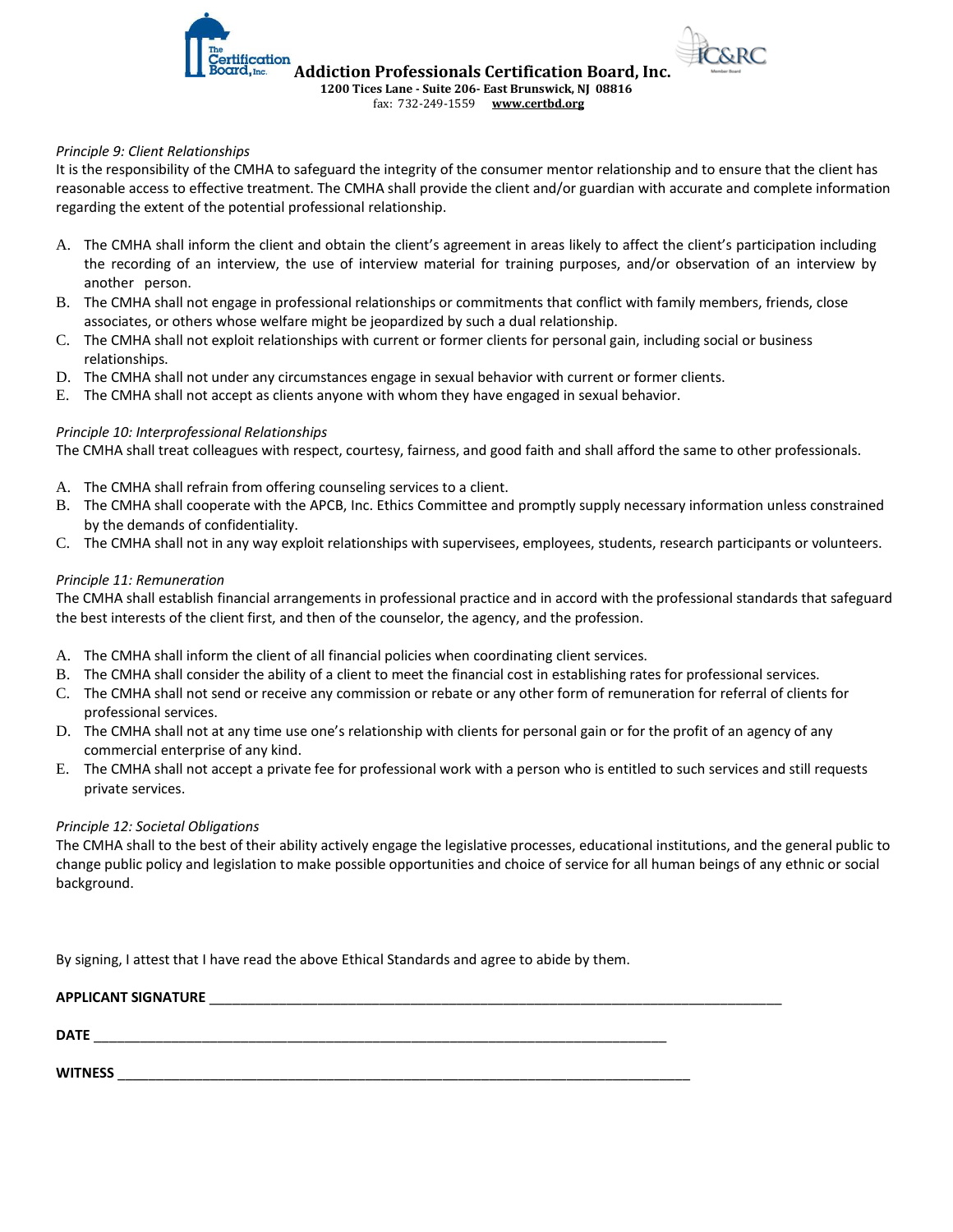

**Addiction Professionals Certification Board, Inc. 1200 Tices Lane - Suite 206- East Brunswick, NJ 08816**

fax: 732-249-1559 **[www.certbd.org](http://www.certbd.org/)** 

### **APPLICANT'S RECOGNITION STATEMENT**

tification

The applicant identified below acknowledges that the applicant is seeking certification from the Addiction Professionals Certification Board, Inc. (hereinafter "The Board"). The applicant hereby recognizes and agrees as follows:

- 1. Applicant agrees to observe and abide by the Ethical Standards adopted by The Board as same may be amended from time to time. Applicant acknowledges that the present form of ethical standards attached hereto and that the applicant has read and understood same.
- 2. Applicant recognizes and agrees that any certification, or renewal thereof, granted by The Board to the applicant constitutes recognition by The Board that the applicant is qualified, based on the information before The Board, for the certification granted. Applicant recognizes and agrees that any certification, or renewal granted by The Board, does not constitute a property right or interest of the applicant. The applicant specifically recognizes and agrees that the certification or renewal is specific to suspension, revocation or other limitation or condition in the discretion of The Board. The applicant specifically recognizes the authority of The Board to suspend, revoke or otherwise impose limitations, restrictions and conditions on any certification granted.
- 3. Applicant agrees to cooperate in connection with any investigation conducted by The Board with respect to the applicant's certification, and continued qualification to hold same. The applicant further agrees that the applicant's failure to cooperate with any such investigation (a) shall in itself constitute an ethical violation for which discipline may be imposed and (b) may be considered by The Board as an admission of wrongdoing.

| APPLICANT SIGNATURE |  |
|---------------------|--|
| DATE                |  |
| <b>WITNESS</b>      |  |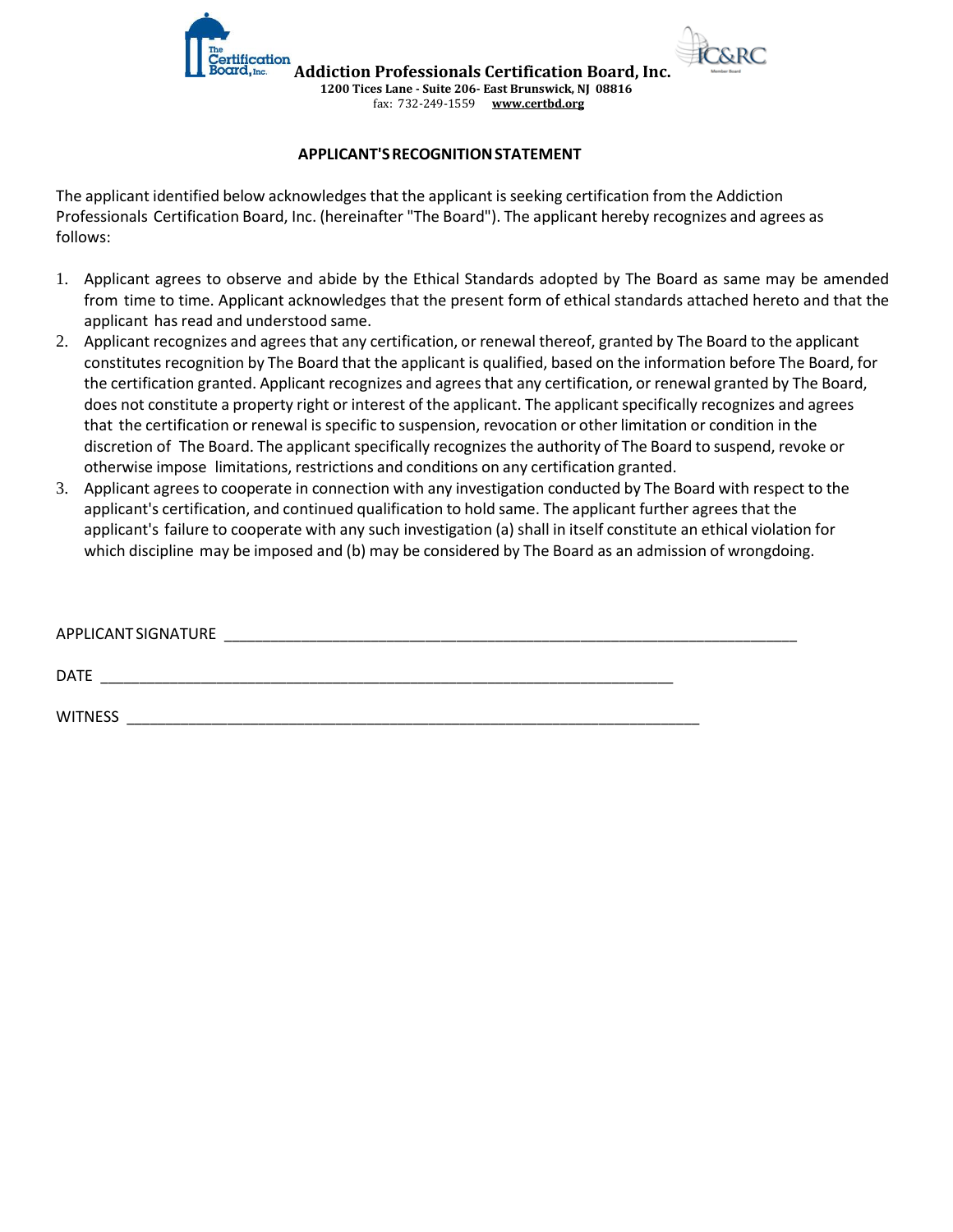



**1200 Tices Lane - Suite 206- East Brunswick, NJ 08816**

### fax: 732-249-1559 **[www.certbd.org](http://www.certbd.org/)**

#### **AUTHORIZATION AND RELEASE FORM**

I hereby authorize the Addiction Professionals Certification Board, Inc. to make any inquiry of any agency, facility, organization or individual for any and all additional information which might be necessary to fully and properly evaluate my application for the Community Mental Health Associate (CMHA).

I hereby release and hold harmless the Addiction Professionals Certification Board, Inc., its Board of Directors, its Officers, its employees, servants, and agents from any and all manner of suits, actions, claims, and judgments which might arise from such efforts to further document the statements and claims I have made in this application or in the processing or consideration of same.

I further acknowledge, understand, and agree that any falsification or misrepresentation of information by myself or others regarding experience and/or qualifications will be sufficient reason for disapproval of my application or for withdrawal of the credential at a later date.

I understand that evaluations of me, which are submitted by supervisors and/or colleagues, are confidential. I hereby relinquish my right to review these evaluations.

I also affirm that I conform to the Ethical Standards as described in the requirements for credentialing.

| <b>APPLICANT SIGNATURE</b> |  |
|----------------------------|--|
| <b>DATE</b>                |  |
| <b>WITNESS</b>             |  |

#### **STATEMENT OF UNDERSTANDING**

I hereby apply for certification to the Addiction Professionals Certification Board, Inc. I understand that approval of my application depends upon my successfully completing the assessment of competency as established by the Board, including submission of all required references and successful completion of a 110 hour practicum in an approved treatment facility. I also understand that for research and statistical purposes only, the data from this application may be used in a non-identifying manner.

| APPLICANT SIGNATURE |  |
|---------------------|--|
| <b>DATE</b>         |  |
| <b>WITNESS</b>      |  |